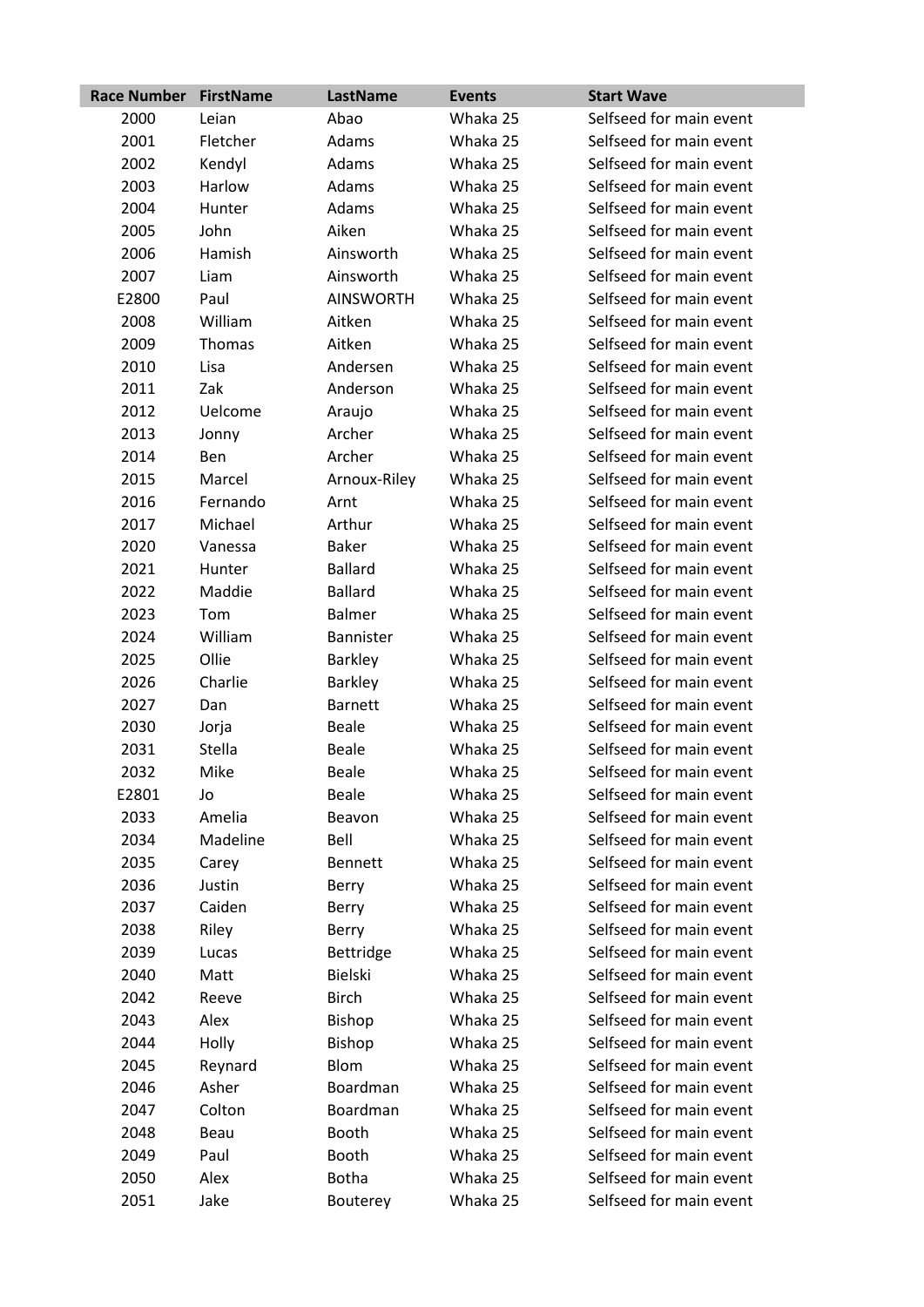| 2052  | Cullen   | Bouterey                | Whaka 25 | Selfseed for main event |
|-------|----------|-------------------------|----------|-------------------------|
| 2053  | Vicki    | Bouterey                | Whaka 25 | Selfseed for main event |
| 2054  | Sophie   | <b>Bowie</b>            | Whaka 25 | Selfseed for main event |
| E2808 | Julian   | <b>Bowles</b>           | Whaka 25 | Selfseed for main event |
| 2055  | Nathan   | Bradshaw                | Whaka 25 | Selfseed for main event |
| 2056  | Olivia   | <b>Bredenbeck</b>       | Whaka 25 | Selfseed for main event |
| 2057  | Rialette | <b>Bronkhorst</b>       | Whaka 25 | Selfseed for main event |
| 2058  | Angela   | Brown                   | Whaka 25 | Selfseed for main event |
| 2059  | Cooper   | Brown                   | Whaka 25 | Selfseed for main event |
| 2060  | Thomas   | Brown                   | Whaka 25 | Selfseed for main event |
| 2061  | Megan    | <b>Bryce</b>            | Whaka 25 | Selfseed for main event |
| 2063  | Hayden   | <b>Bulloch</b>          | Whaka 25 | Selfseed for main event |
| 2064  | Keira    | Burborough-Mur Whaka 25 |          | Selfseed for main event |
| 2065  | Reuben   | <b>Burdekin</b>         | Whaka 25 | Selfseed for main event |
| 2066  | Judy     | <b>Burney</b>           | Whaka 25 | Selfseed for main event |
| 2067  | Ollie    | <b>Burney</b>           | Whaka 25 | Selfseed for main event |
| 2068  | Glenn    | <b>Burnnand</b>         | Whaka 25 | Selfseed for main event |
| 2069  | Mitchell | <b>Butts</b>            | Whaka 25 | Selfseed for main event |
| 2070  | Joshua   | Bye                     | Whaka 25 | Selfseed for main event |
| 2071  | Jomz     | Cabuyao                 | Whaka 25 | Selfseed for main event |
| 2072  | David    | Cajes                   | Whaka 25 | Selfseed for main event |
| 2073  | Louie    | Cameron                 | Whaka 25 | Selfseed for main event |
| 2074  | Josie    | Cameron                 | Whaka 25 | Selfseed for main event |
| 2075  | Harry    | Cameron                 | Whaka 25 | Selfseed for main event |
| 2076  | Jan      | Campbell                | Whaka 25 | Selfseed for main event |
| 2077  | Martyn   | Capstick                | Whaka 25 | Selfseed for main event |
| E2802 | Tim      | Carey                   | Whaka 25 | Selfseed for main event |
| 2078  | Peter    | Carleton                | Whaka 25 | Selfseed for main event |
| 2079  | Naomi    | Carroll                 | Whaka 25 | Selfseed for main event |
| 2080  | John     | Carter                  | Whaka 25 | Selfseed for main event |
| 2081  | Vinnie   | Carter                  | Whaka 25 | Selfseed for main event |
| E2803 | Jodi     | Carter                  | Whaka 25 | Selfseed for main event |
| 2082  | Raewyn   | Cavubati                | Whaka 25 | Selfseed for main event |
| 2083  | Meek     | Cawili                  | Whaka 25 | Selfseed for main event |
| 2237  | Mark     | Challoner               | Whaka 25 | Selfseed for main event |
| 2085  | Aaron    | Chesham                 | Whaka 25 | Selfseed for main event |
| 2086  | Chelsea  | Chibnall-West           | Whaka 25 | Selfseed for main event |
| 2087  | Michele  | Chin                    | Whaka 25 | Selfseed for main event |
| 2088  | Holly    | Christiansen            | Whaka 25 | Selfseed for main event |
| 2395  | Ben      | Christiansen            | Whaka 25 | Selfseed for main event |
| 2225  | Zoe      | Christie                | Whaka 25 | Selfseed for main event |
| 2090  |          | Clements                | Whaka 25 | Selfseed for main event |
|       | Jo       |                         |          | Selfseed for main event |
| 2091  | Stephen  | Clews                   | Whaka 25 |                         |
| E2804 | Linda    | Clews                   | Whaka 25 | Selfseed for main event |
| 2092  | James    | Climo                   | Whaka 25 | Selfseed for main event |
| 2562  | Emma     | Clipstone               | Whaka 25 | Selfseed for main event |
| 2093  | Aidan    | Coad                    | Whaka 25 | Selfseed for main event |
| 2094  | Paul     | Coffey                  | Whaka 25 | Selfseed for main event |
| 2095  | Lucas    | Colman                  | Whaka 25 | Selfseed for main event |
| 2096  | Jayde    | Cook                    | Whaka 25 | Selfseed for main event |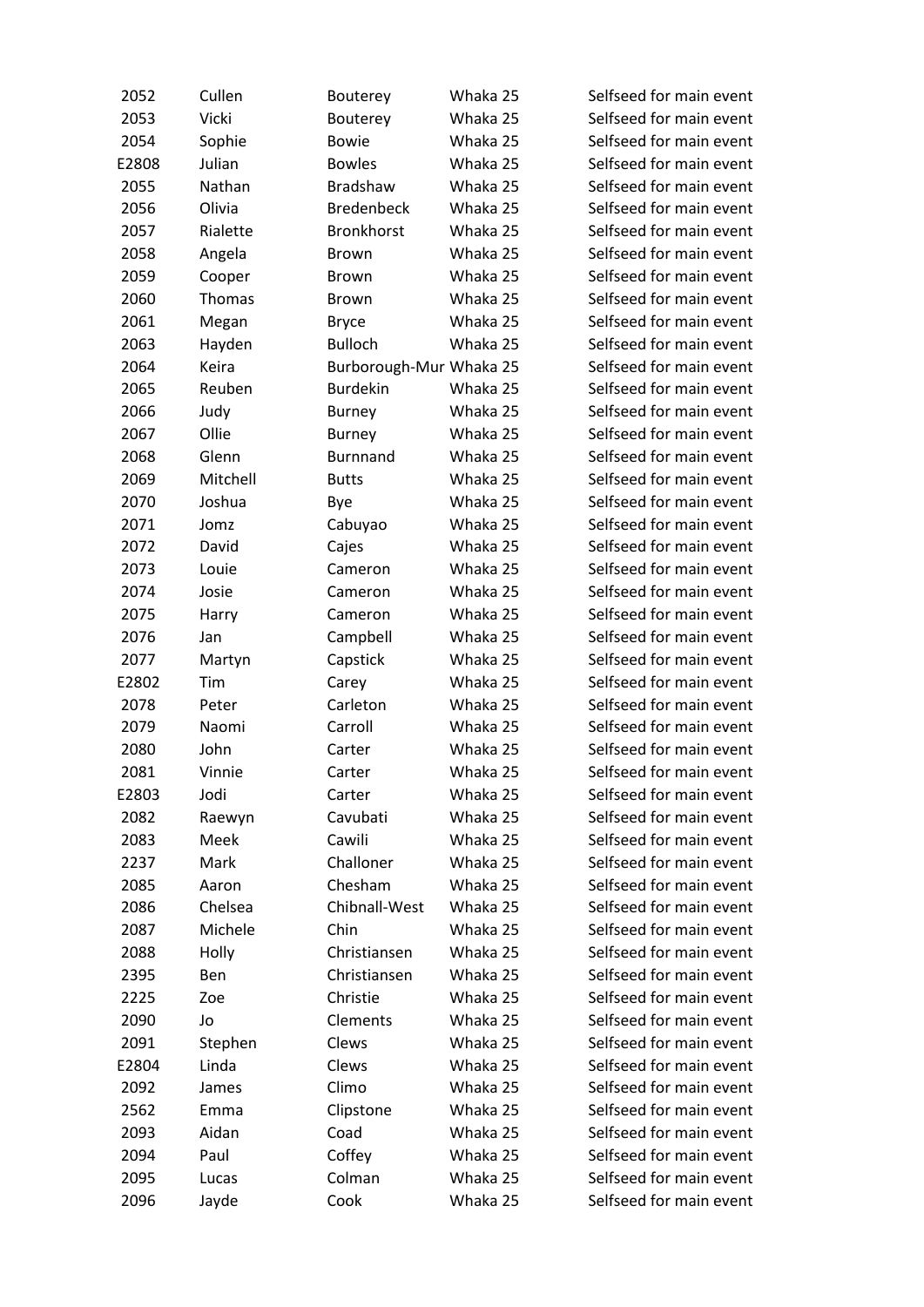| 2097  | Dylan          | Cooper                    | Whaka 25 | Selfseed for main event |
|-------|----------------|---------------------------|----------|-------------------------|
| 2098  | Joseph         | Cooper                    | Whaka 25 | Selfseed for main event |
| 2099  | Jason          | Cooper                    | Whaka 25 | Selfseed for main event |
| 2100  | Lucas          | Cooper                    | Whaka 25 | Selfseed for main event |
| 2101  | <b>Dulcie</b>  | Copeland                  | Whaka 25 | Selfseed for main event |
| 2102  | Caroline       | Cornish                   | Whaka 25 | Selfseed for main event |
| 2103  | Ari            | Cornwell                  | Whaka 25 | Selfseed for main event |
| 2570  | Thomas         | Costar                    | Whaka 25 | Selfseed for main event |
| 2104  | <b>Bruce</b>   | Cotton                    | Whaka 25 | Selfseed for main event |
| 2105  | Liam           | Cotton                    | Whaka 25 | Selfseed for main event |
| E2805 | Rachael        | Cotton-Bronte             | Whaka 25 | Selfseed for main event |
| 2106  | <b>Blake</b>   | Courtenay                 | Whaka 25 | Selfseed for main event |
| 2107  | David          | Courtenay                 | Whaka 25 | Selfseed for main event |
| 2109  | <b>Bailey</b>  | Cox                       | Whaka 25 | Selfseed for main event |
| 2110  | Conner         | Crawford                  | Whaka 25 | Selfseed for main event |
| 2111  | Samantha       | Crawford                  | Whaka 25 | Selfseed for main event |
| 2112  | SARAH          | Crawford                  | Whaka 25 | Selfseed for main event |
| 2018  | Debbie         | Croad                     | Whaka 25 | Selfseed for main event |
| 2019  | Jamie          | Croad                     | Whaka 25 | Selfseed for main event |
| 2113  | Kelly-Anne     | Cruikshank                | Whaka 25 | Selfseed for main event |
| 2114  | Peter          | Cunningham                | Whaka 25 | Selfseed for main event |
| 2115  | Verena         | Cunningham                | Whaka 25 | Selfseed for main event |
| 2116  | Ben            | Cunningham                | Whaka 25 | Selfseed for main event |
| 2117  | Maia           | Cunningham                | Whaka 25 | Selfseed for main event |
| 2118  | Adam           | Cunningham                | Whaka 25 | Selfseed for main event |
| 2119  | Cathal         | Curtin                    | Whaka 25 | Selfseed for main event |
| 2120  | Natalie        |                           | Whaka 25 | Selfseed for main event |
|       |                | Dally                     |          | Selfseed for main event |
| 2121  | Craig          | Dally                     | Whaka 25 |                         |
| 2122  | Christine      | Dally                     | Whaka 25 | Selfseed for main event |
| 2123  | <b>Brendan</b> | Dally                     | Whaka 25 | Selfseed for main event |
| 2124  | Riki           | Darroch                   | Whaka 25 | Selfseed for main event |
| 2125  | Jimmy          | D'audney                  | Whaka 25 | Selfseed for main event |
| 2126  | Scott          | Davey                     | Whaka 25 | Selfseed for main event |
| 2127  | Sarina         | Davies                    | Whaka 25 | Selfseed for main event |
| 2128  | Daisy          | Day                       | Whaka 25 | Selfseed for main event |
| 2129  | <b>Brenda</b>  | Daya                      | Whaka 25 | Selfseed for main event |
| 2130  | Arie           | Daya                      | Whaka 25 | Selfseed for main event |
| 2131  | Mark           | De La Cruz                | Whaka 25 | Selfseed for main event |
| 2132  | Willie         | Dela Cruz                 | Whaka 25 | Selfseed for main event |
| 2133  | Charlotte      | Delamore                  | Whaka 25 | Selfseed for main event |
| 2134  | Steven         | Delamore                  | Whaka 25 | Selfseed for main event |
| 2135  | Kirsten        | Demanser - Wilsc Whaka 25 |          | Selfseed for main event |
| 2136  | Luka           | Den Breems                | Whaka 25 | Selfseed for main event |
| 2457  | Jody           | Dennehy                   | Whaka 25 | Selfseed for main event |
| 2137  | Gary           | Derbyshire                | Whaka 25 | Selfseed for main event |
| 2138  | Jack           | Derbyshire                | Whaka 25 | Selfseed for main event |
| 2139  | Andrew         | Devonshire                | Whaka 25 | Selfseed for main event |
| 2579  | Willem         | Deysel                    | Whaka 25 | Selfseed for main event |
| 2140  | Cameron        | Doar                      | Whaka 25 | Selfseed for main event |
| 2141  | Jill           | Donaggio                  | Whaka 25 | Selfseed for main event |
|       |                |                           |          |                         |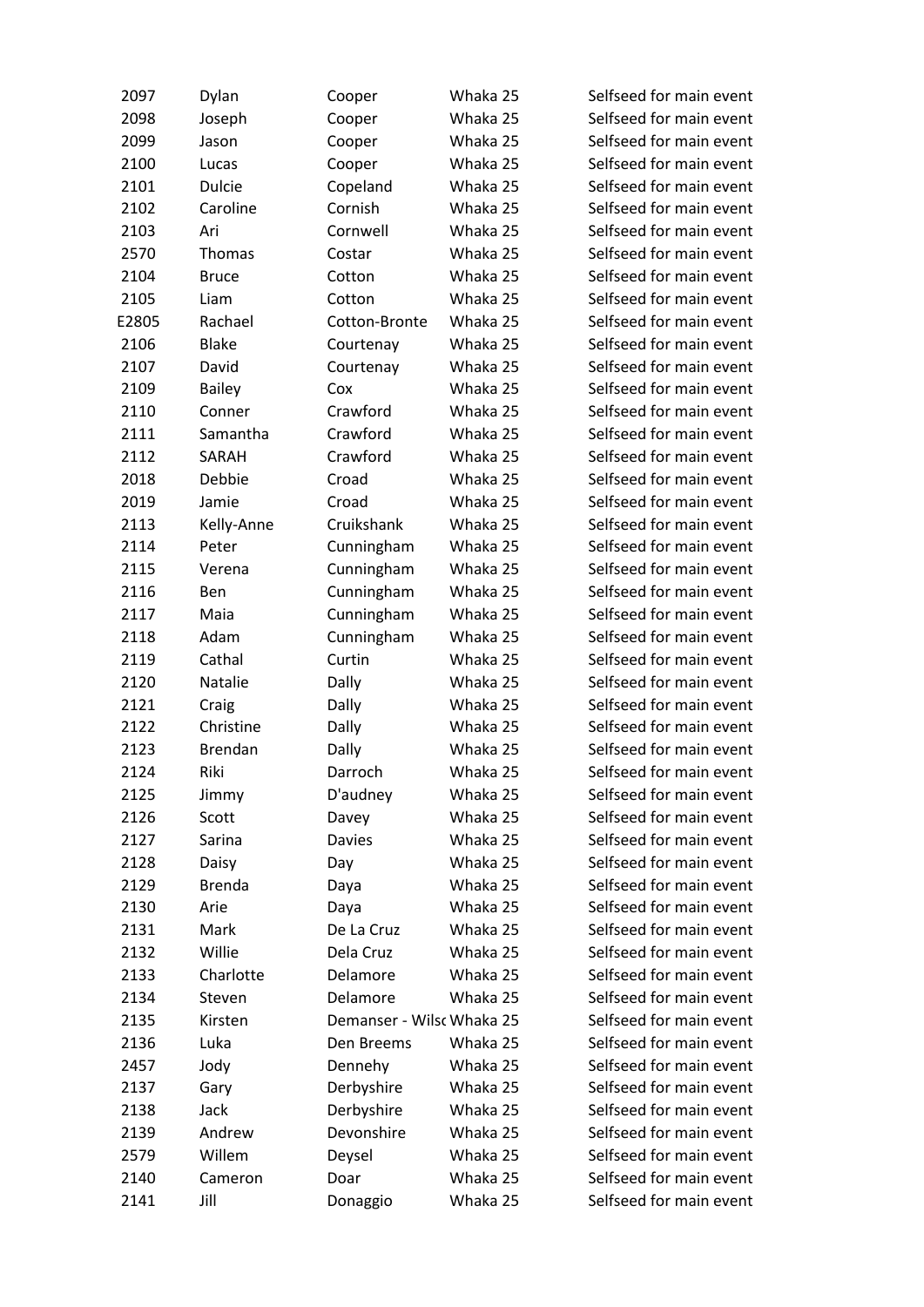| 2143  | Campbell     | <b>Drake</b>   | Whaka 25 | Selfseed for main event |
|-------|--------------|----------------|----------|-------------------------|
| E2806 | Joshua       | <b>Duckett</b> | Whaka 25 | Selfseed for main event |
| 2144  | Jack         | Duncan         | Whaka 25 | Selfseed for main event |
| 2145  | Scott        | Duncan         | Whaka 25 | Selfseed for main event |
| 2146  | Clint        | Dunstan        | Whaka 25 | Selfseed for main event |
| 2580  | Kathryn      | E Maguire      | Whaka 25 | Selfseed for main event |
| 2147  | Kade         | Ellery         | Whaka 25 | Selfseed for main event |
| E2807 | Kim          | Ellery         | Whaka 25 | Selfseed for main event |
| 2148  | Sam          | <b>Ellis</b>   | Whaka 25 | Selfseed for main event |
| 2149  | Mike         | <b>Ellis</b>   | Whaka 25 | Selfseed for main event |
| 2150  | Shayne       | Elstob         | Whaka 25 | Selfseed for main event |
| 2151  | Wessel       | Eshuis         | Whaka 25 | Selfseed for main event |
| 2152  | Wilgert      | Eshuis         | Whaka 25 | Selfseed for main event |
| 2153  | Honey Jane   | Estarija       | Whaka 25 | Selfseed for main event |
| 2584  | Linda        | Eustice        | Whaka 25 | Selfseed for main event |
| 2585  | Alan         | Eustice        | Whaka 25 | Selfseed for main event |
| 2154  | Kalan        | Evans          | Whaka 25 | Selfseed for main event |
| 2156  | Evan         | Fagan          | Whaka 25 | Selfseed for main event |
| 2157  | Taylor       | Falloon        | Whaka 25 | Selfseed for main event |
| 2158  | Nate         | Farquhar       | Whaka 25 | Selfseed for main event |
| 2159  | Stephen      | Farrell        | Whaka 25 | Selfseed for main event |
| 2160  | Ciaran       | Farrell        | Whaka 25 | Selfseed for main event |
| 2161  | Nathan       | Fee            | Whaka 25 | Selfseed for main event |
| 2162  | Janine       | Field          | Whaka 25 | Selfseed for main event |
| 2163  | Gemma        | Fitzgerald     | Whaka 25 | Selfseed for main event |
| 2164  | <b>Bette</b> | Flagler        | Whaka 25 | Selfseed for main event |
| 2165  | Marshall     | Flint          | Whaka 25 | Selfseed for main event |
| 2166  | <b>Brad</b>  | Floyd          | Whaka 25 | Selfseed for main event |
| 2167  | Declan       | Fogarty        | Whaka 25 | Selfseed for main event |
| 2168  | Erin         | Foley          | Whaka 25 | Selfseed for main event |
| E2809 | Grant        | Forsyth        | Whaka 25 | Selfseed for main event |
| 2169  | Chris        | Francis        | Whaka 25 | Selfseed for main event |
| 2170  | Duane        | Francis        | Whaka 25 | Selfseed for main event |
| 2172  | Harrison     | Frost          | Whaka 25 | Selfseed for main event |
| 2236  | Amy          | Fulton         | Whaka 25 | Selfseed for main event |
| 2174  | Dennis       | Gacutan        | Whaka 25 | Selfseed for main event |
| 2175  | Victoria     | Gallagher      | Whaka 25 | Selfseed for main event |
| 2176  | Liam         | Gallagher      | Whaka 25 | Selfseed for main event |
| 2177  | Laura        | Gallagher      | Whaka 25 | Selfseed for main event |
| 2178  | Ashton       | Geck           | Whaka 25 | Selfseed for main event |
| 2179  | Paul         | Geck           | Whaka 25 | Selfseed for main event |
| 2180  | Mark         | Gibb           | Whaka 25 | Selfseed for main event |
| 2181  | Amy          | Gibb           | Whaka 25 | Selfseed for main event |
| 2182  | Cam          | Gilbert        | Whaka 25 | Selfseed for main event |
| 2183  | Toby         | Gilbert        | Whaka 25 | Selfseed for main event |
| 2184  | Mike         | Gillham        | Whaka 25 | Selfseed for main event |
| 2185  | Tom          | Gillham        | Whaka 25 | Selfseed for main event |
| 2186  | Richard      | Giltrap        | Whaka 25 | Selfseed for main event |
| 2187  | Tim          | Gladding       | Whaka 25 | Selfseed for main event |
| E2810 | <b>Brent</b> | Gladding       | Whaka 25 | Selfseed for main event |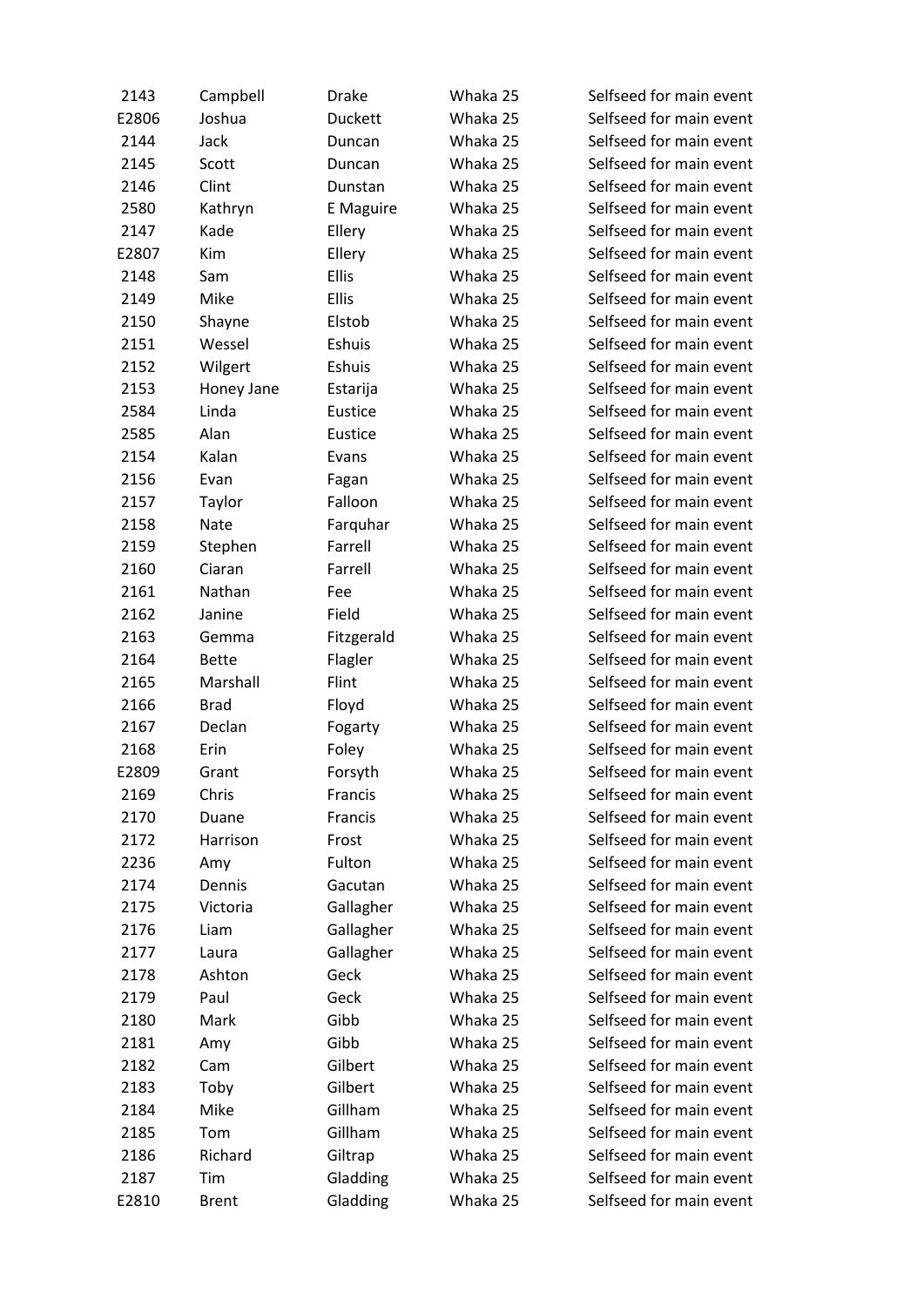| 2188  | Theresa  | Glover       | Whaka 25 | Selfseed for main event |
|-------|----------|--------------|----------|-------------------------|
| 2189  | Diane    | Golding      | Whaka 25 | Selfseed for main event |
| 2190  | Cam      | Gordon       | Whaka 25 | Selfseed for main event |
| 2191  | Ben      | Gracewood    | Whaka 25 | Selfseed for main event |
| 2192  | Oliver   | Gracewood    | Whaka 25 | Selfseed for main event |
| 2173  | Megan    | Grant        | Whaka 25 | Selfseed for main event |
| 2193  | Chris    | Grant        | Whaka 25 | Selfseed for main event |
| 2194  | Stephan  | Grant        | Whaka 25 | Selfseed for main event |
| 2195  | Caoilinn | Gray         | Whaka 25 | Selfseed for main event |
| 2196  | Kendra   | Gray         | Whaka 25 | Selfseed for main event |
| 2478  | Daryl    | Green        | Whaka 25 | Selfseed for main event |
| 2197  | Caitlin  | Grey         | Whaka 25 | Selfseed for main event |
| 2198  | Lizl     | Grimbeek     | Whaka 25 | Selfseed for main event |
| 2199  | Johan    | Grimbeek     | Whaka 25 | Selfseed for main event |
| 2200  | Georgia  | Groen        | Whaka 25 | Selfseed for main event |
| 2201  | Lola     | Groux        | Whaka 25 | Selfseed for main event |
| 2202  | Maddie   | Guerrero     | Whaka 25 | Selfseed for main event |
| 2203  | Rosemary | Hall         | Whaka 25 | Selfseed for main event |
| 2204  | Cody     | Hall         | Whaka 25 | Selfseed for main event |
| 2205  | Ashton   | Halligan     | Whaka 25 | Selfseed for main event |
| 2206  | Greg     | Hampton      | Whaka 25 | Selfseed for main event |
| 2207  | Carlos   | Hansen       | Whaka 25 | Selfseed for main event |
| 2586  | Scott    | Harris       | Whaka 25 | Selfseed for main event |
| 2208  | Megan    | Hart         | Whaka 25 | Selfseed for main event |
| 2209  | Riley    | Hartgill     | Whaka 25 | Selfseed for main event |
| 2210  | Luke     | Healey       | Whaka 25 | Selfseed for main event |
| E2811 | Angela   | Healey       | Whaka 25 | Selfseed for main event |
| 2258  | Tara     | Healy        | Whaka 25 | Selfseed for main event |
| 2211  | Jack     | Heffernan    | Whaka 25 | Selfseed for main event |
| 2212  | Whare    | Heke         | Whaka 25 | Selfseed for main event |
| 2213  | lan      | Henderson    | Whaka 25 | Selfseed for main event |
| 2214  | Tom      | Henderson    | Whaka 25 | Selfseed for main event |
| 2215  | Heath    | Henderson    | Whaka 25 | Selfseed for main event |
| 2216  | Philip   | Henderson    | Whaka 25 | Selfseed for main event |
| 2217  | Kelvin   | Hieatt       | Whaka 25 | Selfseed for main event |
| 2218  | Karla    | Higginbotham | Whaka 25 | Selfseed for main event |
| 2219  | Madi     | Hill         | Whaka 25 | Selfseed for main event |
| 2220  | Nadia    | Hill         | Whaka 25 | Selfseed for main event |
| 2221  | Graham   | Hill         | Whaka 25 | Selfseed for main event |
| 2222  | Connor   | Hodgson      | Whaka 25 | Selfseed for main event |
| 2223  | Petra    | Hofmans      | Whaka 25 | Selfseed for main event |
| 2224  | Jesse    | Hofmans      | Whaka 25 | Selfseed for main event |
| 2268  | Lisa     | Hogan        | Whaka 25 | Selfseed for main event |
| 2226  | Lucas    | Hopper       | Whaka 25 | Selfseed for main event |
| 2227  | Thomas   | Hopper       | Whaka 25 | Selfseed for main event |
| 2228  | Sofia    | Hopper       | Whaka 25 | Selfseed for main event |
| 2229  | Talia    | Hosking      | Whaka 25 | Selfseed for main event |
| 2230  | Lachlan  | Hosking      | Whaka 25 | Selfseed for main event |
| 2587  | Dion     | Hosking      | Whaka 25 | Selfseed for main event |
| 2231  | Finn     | Houghton     | Whaka 25 | Selfseed for main event |
|       |          |              |          |                         |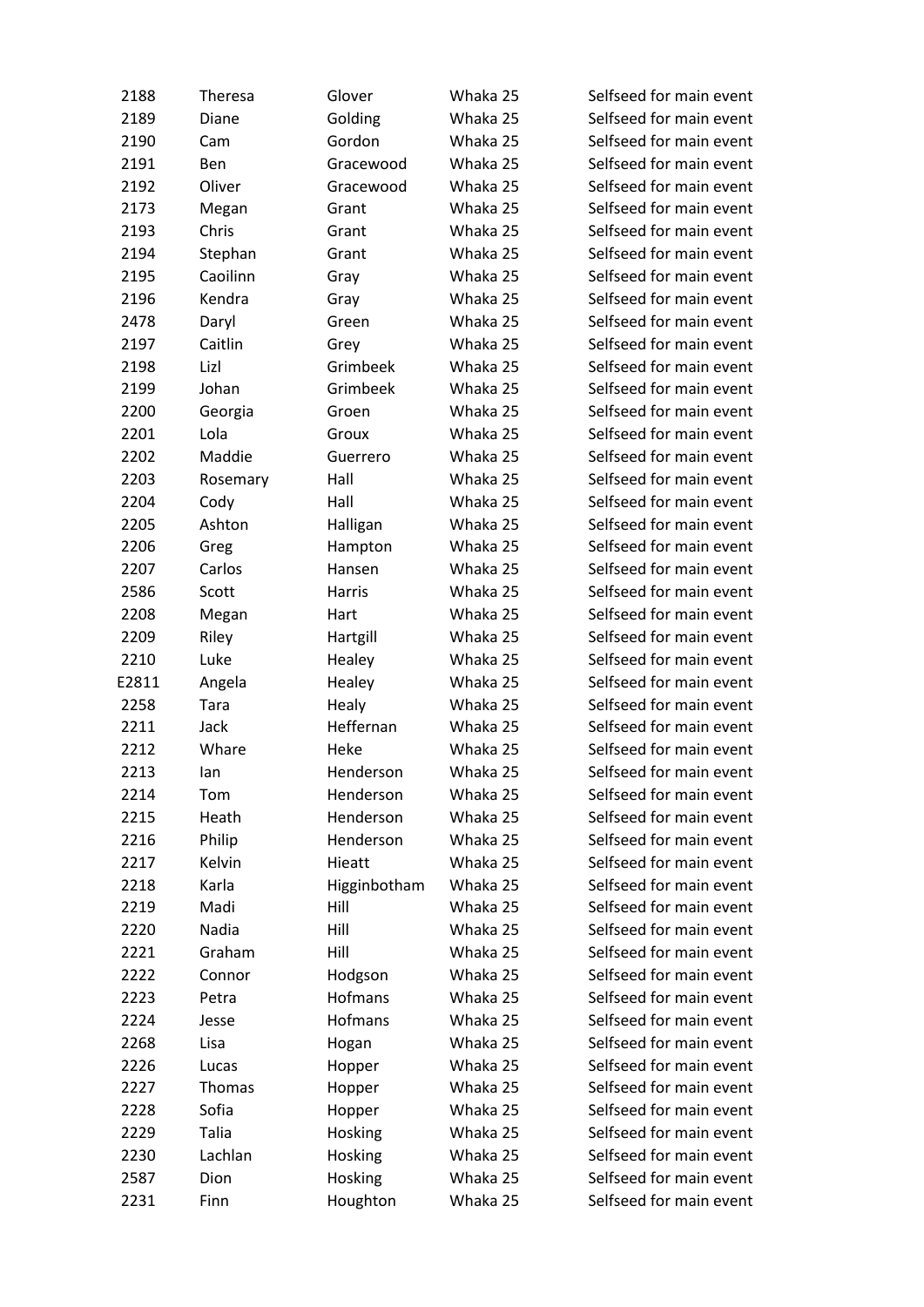| 2232  | Benjamin     | <b>HOUGHTON</b> | Whaka 25 | Selfseed for main event |
|-------|--------------|-----------------|----------|-------------------------|
| 2233  | Anders       | Houghton        | Whaka 25 | Selfseed for main event |
| 2234  | Robert       | Howe            | Whaka 25 | Selfseed for main event |
| 2235  | David        | Howie           | Whaka 25 | Selfseed for main event |
| 2260  | Elliott      | Humphret        | Whaka 25 | Selfseed for main event |
| 2238  | Kelly        | Hunt            | Whaka 25 | Selfseed for main event |
| 2062  | Michelle     | Hutchins        | Whaka 25 | Selfseed for main event |
| 2239  | Matthew      | Hyde            | Whaka 25 | Selfseed for main event |
| 2240  | Mel          | Hyslop          | Whaka 25 | Selfseed for main event |
| 2241  | Reeve        | Innes           | Whaka 25 | Selfseed for main event |
| 2242  | <b>Bella</b> | Innes           | Whaka 25 | Selfseed for main event |
| 2243  | Miguel       | Inns Hall       | Whaka 25 | Selfseed for main event |
| 2244  | Daniel       | Ireland         | Whaka 25 | Selfseed for main event |
| E2812 | Vlad         | Ivanov          | Whaka 25 | Selfseed for main event |
| E2813 | Anna         | Ivanova         | Whaka 25 | Selfseed for main event |
| 2245  | Allan        | Janes           | Whaka 25 | Selfseed for main event |
| 2246  | Danielle     | Jefferson       | Whaka 25 | Selfseed for main event |
| 2247  | Sarah        | Jeffery         | Whaka 25 | Selfseed for main event |
| 2248  | Tessa        | Jenkins         | Whaka 25 | Selfseed for main event |
| 2249  | Ray          | Jessop          | Whaka 25 | Selfseed for main event |
| 2250  | Glenn        | Jobson          | Whaka 25 | Selfseed for main event |
| 2251  | Jason        | Johns           | Whaka 25 | Selfseed for main event |
| E2814 | Mary-Jean    | Johns           | Whaka 25 | Selfseed for main event |
| 2252  | Emma         | Johnson         | Whaka 25 | Selfseed for main event |
| 2253  | Rob          | Johnston        | Whaka 25 | Selfseed for main event |
| 2254  | Louis        | Johnston        | Whaka 25 | Selfseed for main event |
| 2255  | Phill        | Jones           | Whaka 25 | Selfseed for main event |
| 2256  | Tony         | Jones           | Whaka 25 | Selfseed for main event |
| 2257  | Rhyleigh     | Judd            | Whaka 25 | Selfseed for main event |
| 2261  | Ryley        | Jupp            | Whaka 25 | Selfseed for main event |
| 2262  | Hakeem       | Kaitai          | Whaka 25 | Selfseed for main event |
| 2263  | Sean         | Keeling         | Whaka 25 | Selfseed for main event |
| 2264  | Sofia        | <b>Keeling</b>  | Whaka 25 | Selfseed for main event |
| 2265  | Lucas        | Keller          | Whaka 25 | Selfseed for main event |
| 2266  | Morgan       | Keller          | Whaka 25 | Selfseed for main event |
| 2267  | Jacqui       | Keller          | Whaka 25 | Selfseed for main event |
| 2089  | John         | Kennedy         | Whaka 25 | Selfseed for main event |
| 2269  | Leo          | Kennedy         | Whaka 25 | Selfseed for main event |
| 2270  | Eva          | Kennedy         | Whaka 25 | Selfseed for main event |
| 2271  | Fraser       | Kerr            | Whaka 25 | Selfseed for main event |
| 2272  | Steve        | <b>King</b>     | Whaka 25 | Selfseed for main event |
| 2274  | Mike         | Kingsbeer       | Whaka 25 | Selfseed for main event |
| 2275  | Olive        | Kirk            | Whaka 25 | Selfseed for main event |
| 2276  | Scarlett     | Kirk            | Whaka 25 | Selfseed for main event |
| 2277  | Leani        | Kirsten         | Whaka 25 | Selfseed for main event |
| 2278  | Aidan        | Knight          | Whaka 25 | Selfseed for main event |
| 2279  | Alexander    | Knight          | Whaka 25 | Selfseed for main event |
| 2280  | Victoria     | Knight          | Whaka 25 | Selfseed for main event |
| 2281  | Ashley       | Knight          | Whaka 25 | Selfseed for main event |
| E2815 | Chris        | Knight          | Whaka 25 | Selfseed for main event |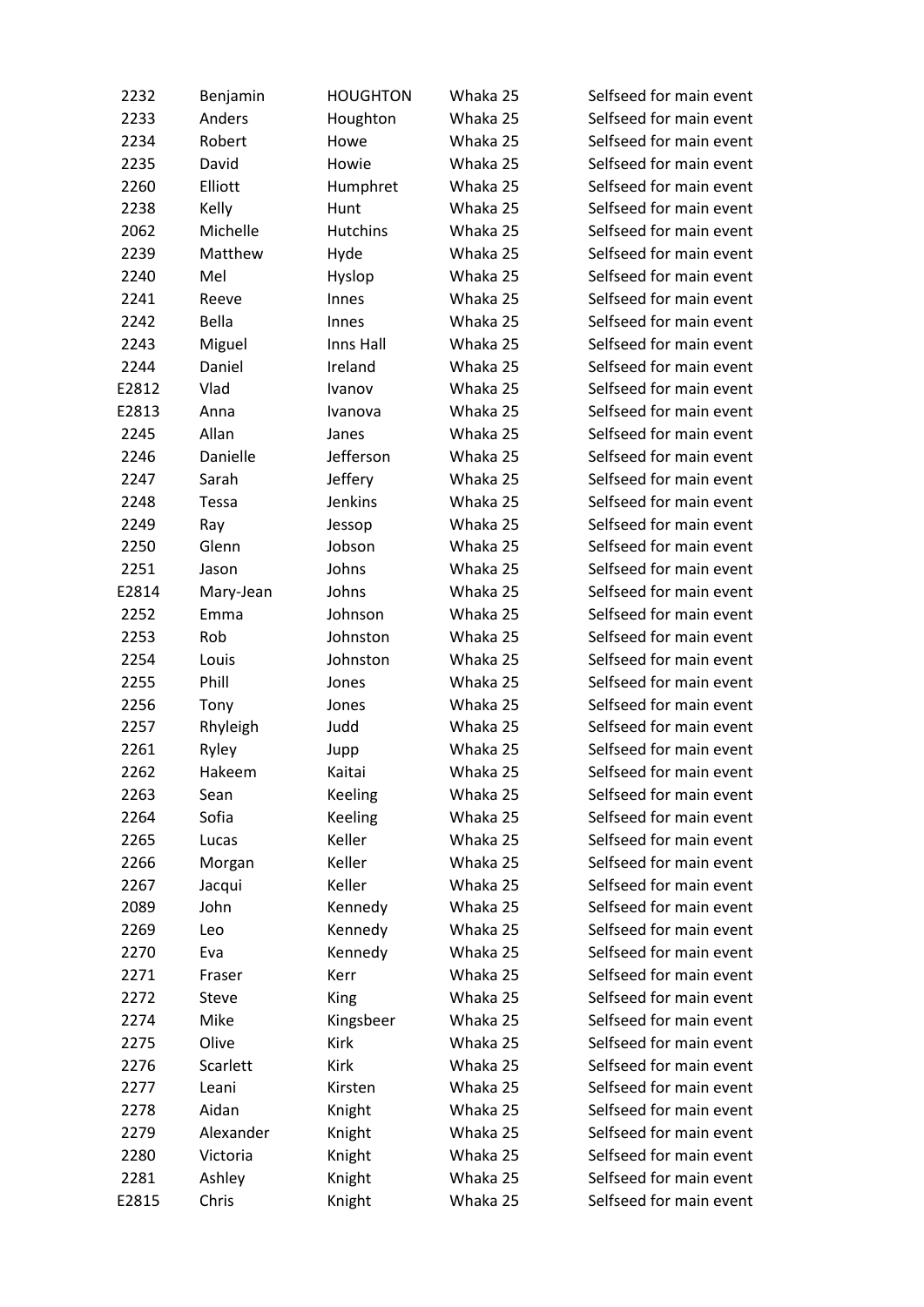| 2282  | Koekie         | Koch       | Whaka 25 | Selfseed for main event |
|-------|----------------|------------|----------|-------------------------|
| 2283  | Moch           | Lacida     | Whaka 25 | Selfseed for main event |
| 2284  | Simon          | Laird      | Whaka 25 | Selfseed for main event |
| 2285  | Steve          | Lake       | Whaka 25 | Selfseed for main event |
| 2286  | Eric           | Landar     | Whaka 25 | Selfseed for main event |
| 2287  | Max            | Lang       | Whaka 25 | Selfseed for main event |
| 2288  | Mark           | Langford   | Whaka 25 | Selfseed for main event |
| 2289  | Regan          | Langford   | Whaka 25 | Selfseed for main event |
| 2291  | Shannon        | Larsen     | Whaka 25 | Selfseed for main event |
| 2292  | Clinton        | Larsen     | Whaka 25 | Selfseed for main event |
| 2293  | Monty          | Larsen     | Whaka 25 | Selfseed for main event |
| 2312  | Cameron        | Larsen     | Whaka 25 | Selfseed for main event |
| 2294  | Paul           | Lavilla    | Whaka 25 | Selfseed for main event |
| 2295  | Paul           | Lavilla    | Whaka 25 | Selfseed for main event |
| 2296  | Ingrid         | Le Fevre   | Whaka 25 | Selfseed for main event |
| 2344  | Dave           | Leafa      | Whaka 25 | Selfseed for main event |
| 2298  | Harper         | Lee        | Whaka 25 | Selfseed for main event |
|       |                |            | Whaka 25 |                         |
| 2299  | Ruby           | Lee        |          | Selfseed for main event |
| 2300  | Cassiopeia     | Lee        | Whaka 25 | Selfseed for main event |
| 2301  | Karl           | Lendib     | Whaka 25 | Selfseed for main event |
| 2302  | <b>Brendan</b> | Leonard    | Whaka 25 | Selfseed for main event |
| 2303  | Lantern        | Li         | Whaka 25 | Selfseed for main event |
| 2304  | Erika          | Little     | Whaka 25 | Selfseed for main event |
| 2305  | Oscar          | Littlewood | Whaka 25 | Selfseed for main event |
| 2306  | Philip         | Littlewood | Whaka 25 | Selfseed for main event |
| E2816 | Heather        | Lodge      | Whaka 25 | Selfseed for main event |
| 2309  | Anabel         | Louie      | Whaka 25 | Selfseed for main event |
| 2310  | Marcus         | Louie      | Whaka 25 | Selfseed for main event |
| 2311  | <b>Bridget</b> | Louie      | Whaka 25 | Selfseed for main event |
| 2313  | Benji          | Mackenzie  | Whaka 25 | Selfseed for main event |
| E2817 | Fiona          | Mackenzie  | Whaka 25 | Selfseed for main event |
| 2314  | Mikayla        | Mackereth  | Whaka 25 | Selfseed for main event |
| 2315  | Adrian         | Magsino    | Whaka 25 | Selfseed for main event |
| 2316  | Steph          | Mahan      | Whaka 25 | Selfseed for main event |
| 2317  | Jaxon          | Mair       | Whaka 25 | Selfseed for main event |
| 2318  | David          | Manconi    | Whaka 25 | Selfseed for main event |
| 2319  | Gabriel        | Marcroft   | Whaka 25 | Selfseed for main event |
| 2345  | Andrew         | Marriott   | Whaka 25 | Selfseed for main event |
| 2320  | Levi           | Marshall   | Whaka 25 | Selfseed for main event |
| 2321  | Ben            | Marshall   | Whaka 25 | Selfseed for main event |
| 2322  | Jake           | Maryniak   | Whaka 25 | Selfseed for main event |
| 2323  | Steve          | Maskell    | Whaka 25 | Selfseed for main event |
| 2324  | Jack           | Maskell    | Whaka 25 | Selfseed for main event |
| 2325  | Tom            | Maskell    | Whaka 25 | Selfseed for main event |
| 2326  | Daniel         | Mason      | Whaka 25 | Selfseed for main event |
| 2327  | Alfie          | Mason      | Whaka 25 | Selfseed for main event |
| 2328  | Glynn          | Mason      | Whaka 25 | Selfseed for main event |
| 2329  | Karen          | Mccardle   | Whaka 25 | Selfseed for main event |
| 2330  | Libby          | Mcculloch  | Whaka 25 | Selfseed for main event |
| 2331  | Zander         | Mcewen     | Whaka 25 | Selfseed for main event |
|       |                |            |          |                         |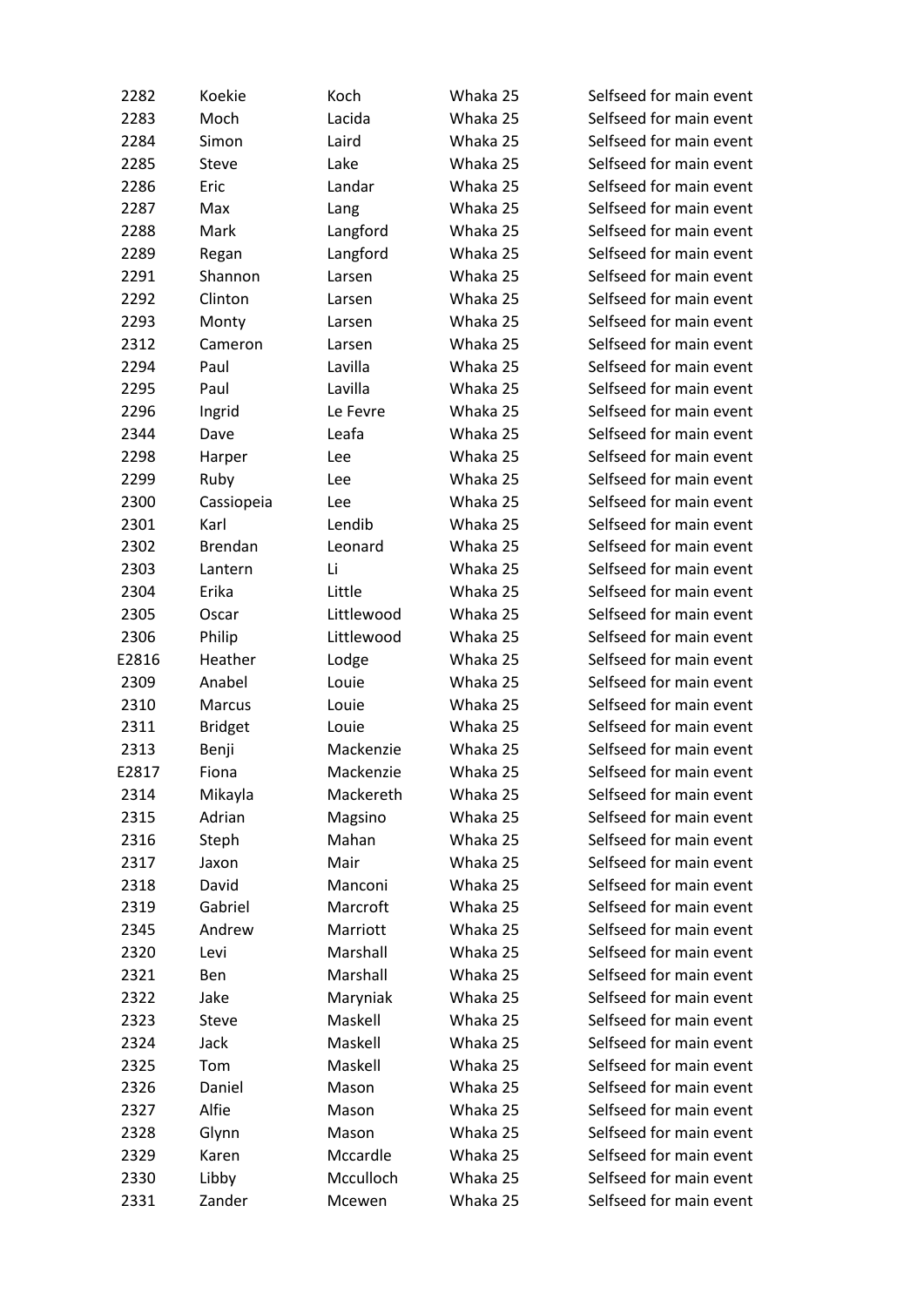| 2332  | Chris          | Mcgrath        | Whaka 25 | Selfseed for main event |
|-------|----------------|----------------|----------|-------------------------|
| 2333  | Rachael        | Mcintosh       | Whaka 25 | Selfseed for main event |
| 2334  | <b>AVA</b>     | <b>MCKAY</b>   | Whaka 25 | Selfseed for main event |
| 2335  | Catherine      | <b>Mckeagg</b> | Whaka 25 | Selfseed for main event |
| 2336  | Anita          | Mckegg         | Whaka 25 | Selfseed for main event |
| 2337  | Hamish         | Mckegg         | Whaka 25 | Selfseed for main event |
| 2338  | Russell        | Mckelvie       | Whaka 25 | Selfseed for main event |
| 2339  | Neve           | Mckenzie       | Whaka 25 | Selfseed for main event |
| 2340  | Les            | Mckenzie       | Whaka 25 | Selfseed for main event |
| 2341  | Hannah         | Mcknight       | Whaka 25 | Selfseed for main event |
| 2342  | Lachlan        | Mcknight       | Whaka 25 | Selfseed for main event |
| 2343  |                |                | Whaka 25 | Selfseed for main event |
|       | Freya<br>Steve | Mcknight       |          |                         |
| 2346  |                | Mcnaull        | Whaka 25 | Selfseed for main event |
| E2818 | <b>Brian</b>   | Megaw          | Whaka 25 | Selfseed for main event |
| E2831 | Celia          | Mellor         | Whaka 25 | Selfseed for main event |
| 2347  | Celine         | Mercier        | Whaka 25 | Selfseed for main event |
| 2348  | Kim            | Meredith       | Whaka 25 | Selfseed for main event |
| 2349  | Finlay         | Merrick        | Whaka 25 | Selfseed for main event |
| 2350  | Merrick Timoko | Merrick Timoko | Whaka 25 | Selfseed for main event |
| 2351  | Zane           | Merson         | Whaka 25 | Selfseed for main event |
| 2041  | Jack           | Millar         | Whaka 25 | Selfseed for main event |
| 2352  | Mikie          | Milloy         | Whaka 25 | Selfseed for main event |
| 2353  | Teresa         | Milne          | Whaka 25 | Selfseed for main event |
| 2354  | Hamish         | Milne          | Whaka 25 | Selfseed for main event |
| 2355  | Andrew         | Milne          | Whaka 25 | Selfseed for main event |
| 2356  | Cyril          | Moorby         | Whaka 25 | Selfseed for main event |
| 2357  | Jane           | Moore          | Whaka 25 | Selfseed for main event |
| 2358  | Almond         | Morente        | Whaka 25 | Selfseed for main event |
| 2359  | Olwyn          | Morgan         | Whaka 25 | Selfseed for main event |
| 2360  | Joshua         | Morgan         | Whaka 25 | Selfseed for main event |
| 2361  | Jessie         | Morgan         | Whaka 25 | Selfseed for main event |
| 2362  | Tracey         | Morgan         | Whaka 25 | Selfseed for main event |
| 2363  | Katy           | Morgan         | Whaka 25 | Selfseed for main event |
| 2364  | Ted            | Morgan         | Whaka 25 | Selfseed for main event |
| 2365  | Darin          | Morgan         | Whaka 25 | Selfseed for main event |
| E2819 | Dave           | Morgan         | Whaka 25 | Selfseed for main event |
| 2366  | Dylan          | Morrissey      | Whaka 25 | Selfseed for main event |
| 2367  | Sarah          | Muir           | Whaka 25 | Selfseed for main event |
| E2820 | Jason A        | Musgrove       | Whaka 25 | Selfseed for main event |
| E2821 | Joe            | Nacagilevu     | Whaka 25 | Selfseed for main event |
| E2822 | Dylan          | Nacagilevu     | Whaka 25 | Selfseed for main event |
| 2368  | Calum          | Napier         | Whaka 25 | Selfseed for main event |
| 2369  | Kaylan         | Nasmith        | Whaka 25 | Selfseed for main event |
| 2370  | Astyn          | Nasmith        | Whaka 25 | Selfseed for main event |
| 2371  | Taya           | Nasmith        | Whaka 25 | Selfseed for main event |
| E2823 | Nigel          | Naylor         | Whaka 25 | Selfseed for main event |
| 2372  | lan            | Neilson        | Whaka 25 | Selfseed for main event |
| 2373  | Amber          | Nicol          | Whaka 25 | Selfseed for main event |
| 2583  | Patrick        | Nieuwoudt      | Whaka 25 | Selfseed for main event |
| 2374  | Elijah         | Niha           | Whaka 25 | Selfseed for main event |
|       |                |                |          |                         |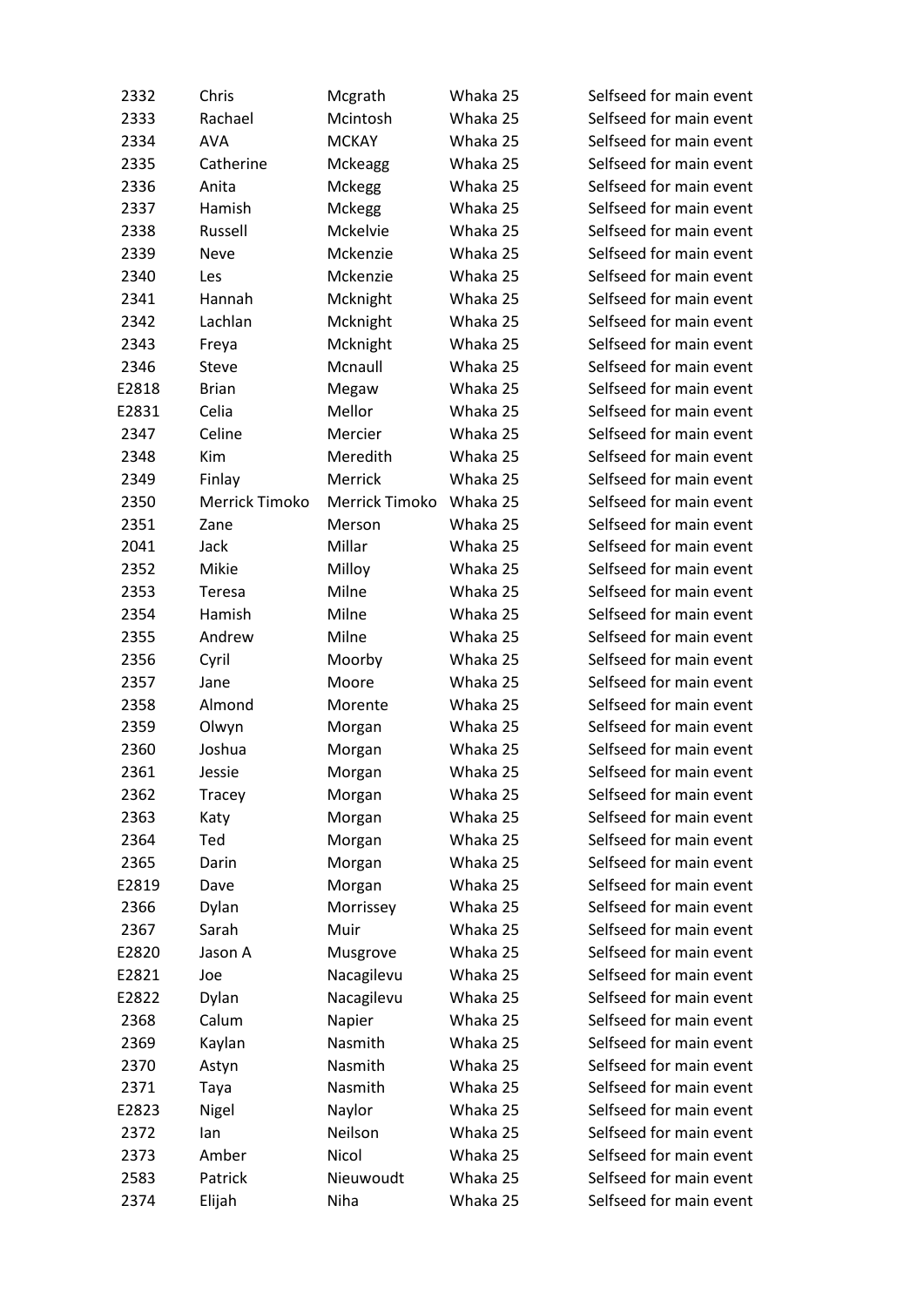| 2375  | Andrew      | Norman                    | Whaka 25 | Selfseed for main event |
|-------|-------------|---------------------------|----------|-------------------------|
| 2376  | Koren       | O'brien                   | Whaka 25 | Selfseed for main event |
| 2377  | Jack        | Oliver                    | Whaka 25 | Selfseed for main event |
| 2378  | Richard     | Olsen                     | Whaka 25 | Selfseed for main event |
| 2379  | Melissa     | Olsen                     | Whaka 25 | Selfseed for main event |
|       |             |                           |          |                         |
| 2380  | Cameron     | O'neil                    | Whaka 25 | Selfseed for main event |
| 2381  | Jordan      | O'reilly Schwass Whaka 25 |          | Selfseed for main event |
| 2382  | Levi        | Palmer                    | Whaka 25 | Selfseed for main event |
| 2383  | Sheryl      | Palmer                    | Whaka 25 | Selfseed for main event |
| 2384  | Kyle        | Paris                     | Whaka 25 | Selfseed for main event |
| 2385  | Samuel      | Parker                    | Whaka 25 | Selfseed for main event |
| 2386  | Ashlee      | Parker                    | Whaka 25 | Selfseed for main event |
| 2387  | Tania       | Parker                    | Whaka 25 | Selfseed for main event |
| 2388  | Andrew      | Parker                    | Whaka 25 | Selfseed for main event |
| 2389  | Shannon     | Parker                    | Whaka 25 | Selfseed for main event |
| 2492  | Natasha     | Parker                    | Whaka 25 | Selfseed for main event |
| 2390  | Tom         | Parkes                    | Whaka 25 | Selfseed for main event |
| 2391  | Emily       | Parkes                    | Whaka 25 | Selfseed for main event |
| 2392  | David       | Parnell                   | Whaka 25 | Selfseed for main event |
| 2393  | Bonecrusher | Paterson                  | Whaka 25 | Selfseed for main event |
| 2394  | Tyler       | Paul                      | Whaka 25 | Selfseed for main event |
| 2396  | Sean        | Pearce                    | Whaka 25 | Selfseed for main event |
| 2397  | Beren       | Pearce                    | Whaka 25 | Selfseed for main event |
| 2398  | Niall       | Pearce                    | Whaka 25 | Selfseed for main event |
| 2399  | Libby       | Pellowe                   | Whaka 25 | Selfseed for main event |
| 2400  | Myah        | Pellowe                   | Whaka 25 | Selfseed for main event |
| 2401  | Sienna      | Pellowe                   | Whaka 25 | Selfseed for main event |
| 2402  | Aedan       | Peters                    | Whaka 25 | Selfseed for main event |
| 2403  | Finlay      | Petersen                  | Whaka 25 | Selfseed for main event |
| A8124 | Alex        | Peterson                  | Whaka 25 | Selfseed for main event |
| 2404  | Michael     | Pfister                   | Whaka 25 | Selfseed for main event |
| 2406  | Cate        | Phipps                    | Whaka 25 | Selfseed for main event |
| 2407  | Rodney      | Piaray                    | Whaka 25 | Selfseed for main event |
| 2408  | Andrew      | Pietersen                 | Whaka 25 | Selfseed for main event |
|       |             | Pike                      | Whaka 25 | Selfseed for main event |
| 2409  | Nicola      |                           |          |                         |
| 2410  | Caitlin     | Pilcher                   | Whaka 25 | Selfseed for main event |
| 2411  | Denise      | Pilcher                   | Whaka 25 | Selfseed for main event |
| E2824 | Russell     | Pilcher                   | Whaka 25 | Selfseed for main event |
| 2412  | Fiona       | Plumtree                  | Whaka 25 | Selfseed for main event |
| 2413  | Suzanne     | Poland                    | Whaka 25 | Selfseed for main event |
| 2414  | Xanthe      | Poninghaus                | Whaka 25 | Selfseed for main event |
| 2415  | Jimmy       | Poninghaus                | Whaka 25 | Selfseed for main event |
| 2416  | Thomas      | Porthouse                 | Whaka 25 | Selfseed for main event |
| 2417  | Carlo       | Potenciano                | Whaka 25 | Selfseed for main event |
| 2418  | Robert      | Powell                    | Whaka 25 | Selfseed for main event |
| 2419  | Nicola      | Prebble                   | Whaka 25 | Selfseed for main event |
| 2420  | Jonathan    | Prentice                  | Whaka 25 | Selfseed for main event |
| 2421  | Matthew     | Prentice                  | Whaka 25 | Selfseed for main event |
| 2422  | Ruan        | Pretorius                 | Whaka 25 | Selfseed for main event |
| 2423  | Katrina     | Price                     | Whaka 25 | Selfseed for main event |
|       |             |                           |          |                         |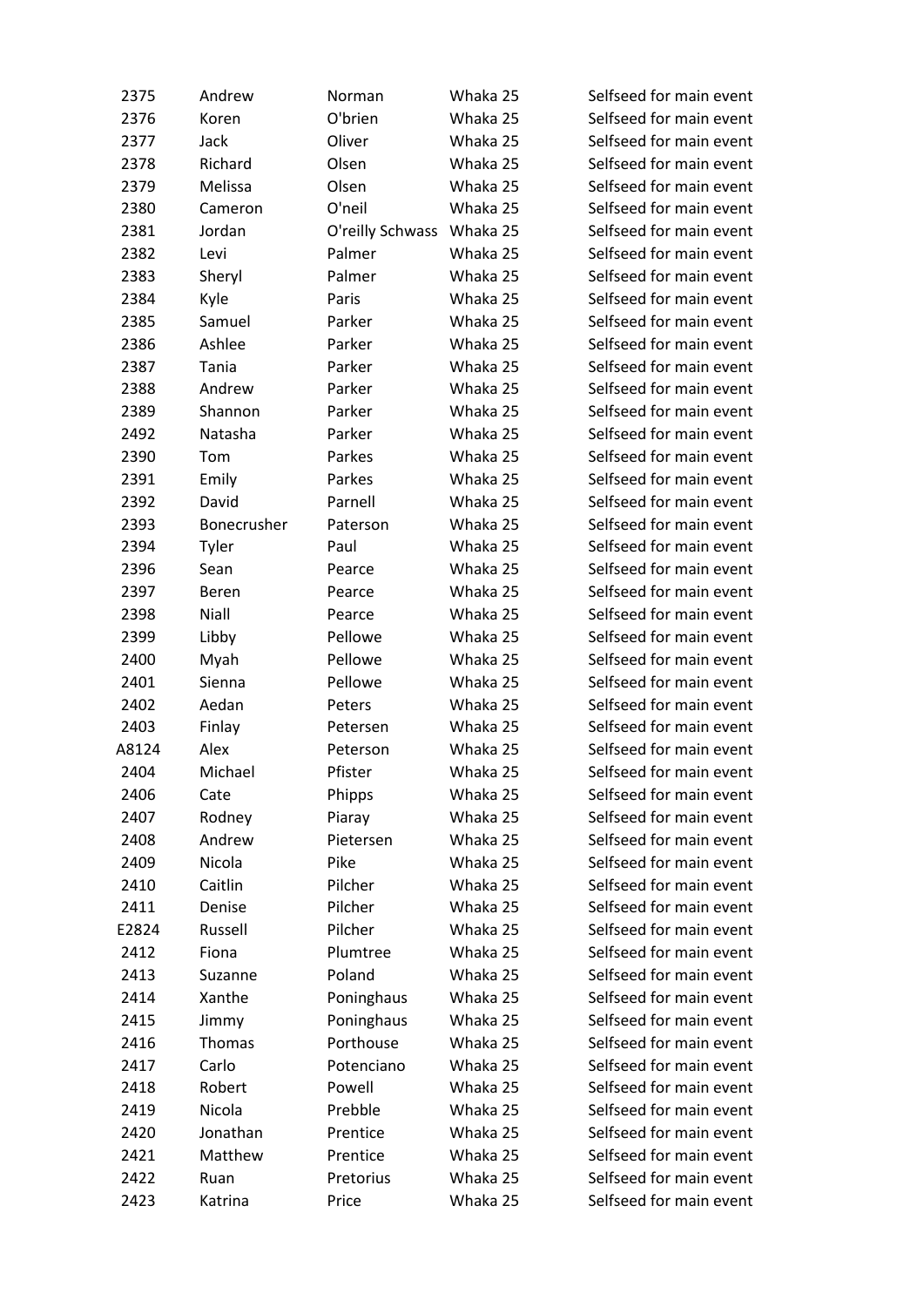| 2424  | Andy         | Pryde        | Whaka 25 | Selfseed for main event |
|-------|--------------|--------------|----------|-------------------------|
| 2425  | Nathan       | Putt         | Whaka 25 | Selfseed for main event |
| 2426  | Kieran       | Putt         | Whaka 25 | Selfseed for main event |
| 2427  | Sean         | Putty        | Whaka 25 | Selfseed for main event |
| 2428  | Tim          | Randall      | Whaka 25 | Selfseed for main event |
| 2429  | Rik          | Ranford      | Whaka 25 | Selfseed for main event |
| 2430  | Thomas       | Rankin       | Whaka 25 | Selfseed for main event |
| 2431  | Max          | Rankin       | Whaka 25 | Selfseed for main event |
| 2432  | Scott        | Ratuki       | Whaka 25 | Selfseed for main event |
| 2433  | Amos         | Ratuki       | Whaka 25 | Selfseed for main event |
| 2434  | Malcolm      | Rawnsley     | Whaka 25 | Selfseed for main event |
| 2435  |              | Rees         | Whaka 25 | Selfseed for main event |
|       | Wayne        |              |          | Selfseed for main event |
| 2437  | Robyn        | Reynolds     | Whaka 25 |                         |
| 2439  | Jarrod       | Rink         | Whaka 25 | Selfseed for main event |
| 2440  | Steven       | Rinn         | Whaka 25 | Selfseed for main event |
| 2441  | Seth         | Roberts      | Whaka 25 | Selfseed for main event |
| 2442  | Jenna        | Robertson    | Whaka 25 | Selfseed for main event |
| 2443  | Mark         | Robertson    | Whaka 25 | Selfseed for main event |
| 2444  | Carlee       | Robinson     | Whaka 25 | Selfseed for main event |
| 2445  | Timothy      | Robinson     | Whaka 25 | Selfseed for main event |
| 2446  | Flynn        | Rodgers      | Whaka 25 | Selfseed for main event |
| 2447  | Kel          | Rogers       | Whaka 25 | Selfseed for main event |
| 2448  | Clemens      | Rombach      | Whaka 25 | Selfseed for main event |
| 2449  | Shiela       | Rosalita     | Whaka 25 | Selfseed for main event |
| 2450  | Paul         | Roux         | Whaka 25 | Selfseed for main event |
| 2451  | Josh         | Rowe         | Whaka 25 | Selfseed for main event |
| 2452  | Leeann       | Ruddell      | Whaka 25 | Selfseed for main event |
| 2454  | Carl         | Russell      | Whaka 25 | Selfseed for main event |
| 2455  | Connor       | Russell      | Whaka 25 | Selfseed for main event |
| 2456  | Viaan        | Saunderson   | Whaka 25 | Selfseed for main event |
| E2825 | Jaco         | Saunderson   | Whaka 25 | Selfseed for main event |
| 2458  | Hayden       | Schaw        | Whaka 25 | Selfseed for main event |
| 2459  | Ralph        | Schubach     | Whaka 25 | Selfseed for main event |
| 2460  | Sean         | Schutte      | Whaka 25 | Selfseed for main event |
| 2029  | Jared        | Scollay      | Whaka 25 | Selfseed for main event |
| 2259  | Cupar        | Scott        | Whaka 25 | Selfseed for main event |
| 2307  | Connor       | Scott        | Whaka 25 | Selfseed for main event |
| 2461  | Harrison     | Scott        | Whaka 25 | Selfseed for main event |
| 2462  | Wayne        | Scott        | Whaka 25 | Selfseed for main event |
| 2463  | Dave         | Scott        | Whaka 25 | Selfseed for main event |
| 2464  | Aaron        | Shapcott     | Whaka 25 | Selfseed for main event |
| 2465  | Sarrah       | Shapley      | Whaka 25 | Selfseed for main event |
| 2466  | Kate         | Shapley      | Whaka 25 | Selfseed for main event |
| E2826 | <b>Brett</b> | Sharman      | Whaka 25 | Selfseed for main event |
| E2827 | Ryan         | Sharman      | Whaka 25 | Selfseed for main event |
| 2467  | Aava         | Shaw         | Whaka 25 | Selfseed for main event |
| 2468  | Ben          | Shaw         | Whaka 25 | Selfseed for main event |
| 2469  | Daniel       | Sheldon SPCC | Whaka 25 | Selfseed for main event |
| 2470  | Antonia      |              | Whaka 25 | Selfseed for main event |
|       |              | Shepherd     |          |                         |
| 2471  | Brendon      | Shervell     | Whaka 25 | Selfseed for main event |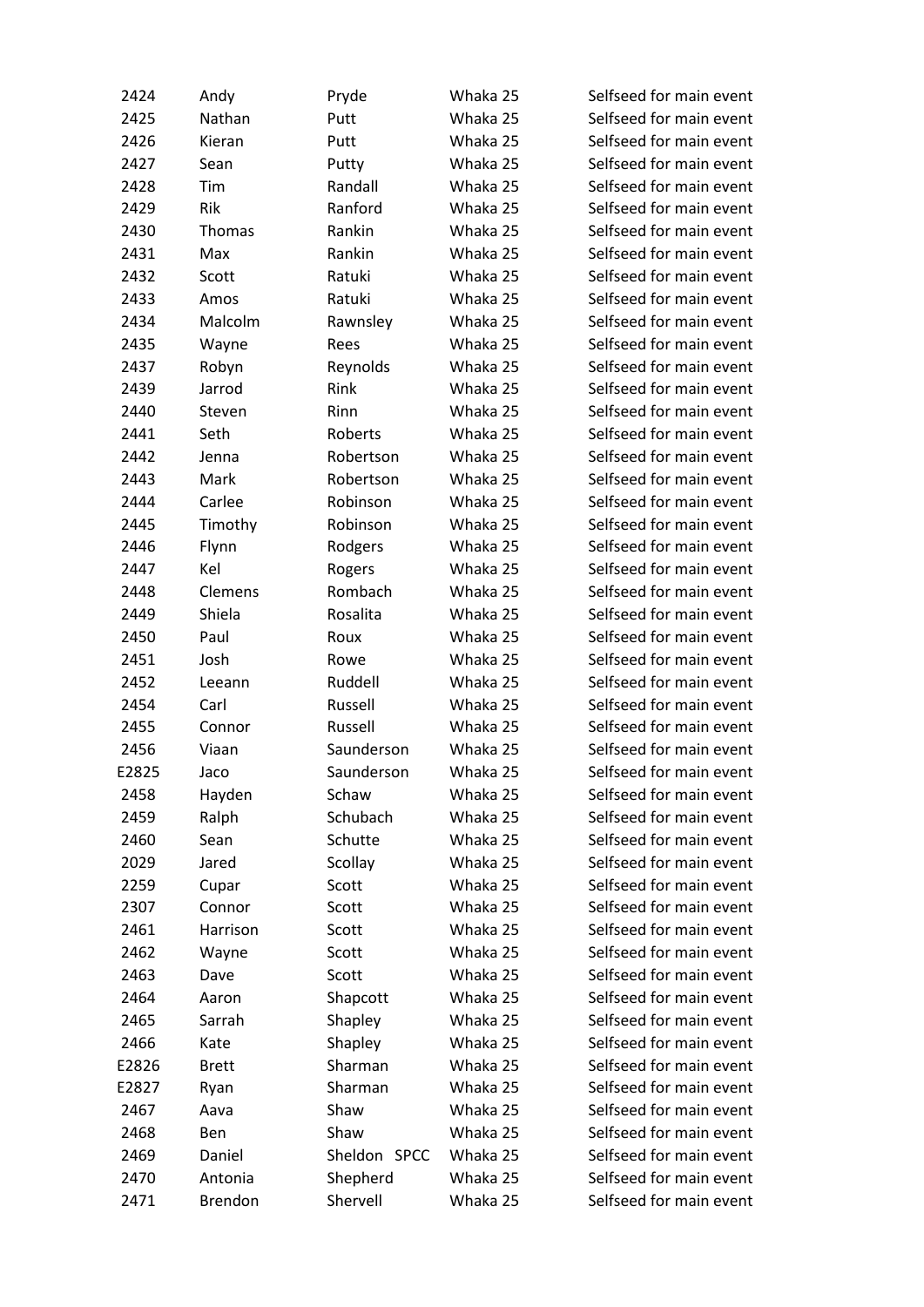| 2028  | Jo          | Shortland      | Whaka 25 | Selfseed for main event |
|-------|-------------|----------------|----------|-------------------------|
| 2472  | Angus       | <b>Simmons</b> | Whaka 25 | Selfseed for main event |
| 2473  | Hugo        | Skerman        | Whaka 25 | Selfseed for main event |
| 2474  | Jonty       | Skerman        | Whaka 25 | Selfseed for main event |
| 2475  | Eve         | <b>Skewes</b>  | Whaka 25 | Selfseed for main event |
| 2476  | Guy         | Smith          | Whaka 25 | Selfseed for main event |
| 2477  | Hugo        | Smith          | Whaka 25 | Selfseed for main event |
| 2479  | Fletcher    | Smith          | Whaka 25 | Selfseed for main event |
| 2480  | Troy        | Smith          | Whaka 25 | Selfseed for main event |
| 2481  | Pete        | Smith          | Whaka 25 | Selfseed for main event |
| 2482  | Regan       | Smith          | Whaka 25 | Selfseed for main event |
| 2483  | Stephen     | Smith          | Whaka 25 | Selfseed for main event |
| 2484  | Ann         | Snyder         | Whaka 25 | Selfseed for main event |
| 2485  | Signe       | Solvang        | Whaka 25 | Selfseed for main event |
| 2486  | Ben         | Spence         | Whaka 25 | Selfseed for main event |
| 2487  | Peter       | Spillane       | Whaka 25 | Selfseed for main event |
| 2488  | Darnelle    | Spillane       | Whaka 25 | Selfseed for main event |
| 2489  | Taylor      | Spillane       | Whaka 25 | Selfseed for main event |
| 2490  | Alyssa      | Spillane       | Whaka 25 | Selfseed for main event |
| 2491  | Arianna     | Spillane       | Whaka 25 | Selfseed for main event |
| 2493  | Thomas      | Steel          | Whaka 25 | Selfseed for main event |
| 2494  | Stephen     | Stewart        | Whaka 25 | Selfseed for main event |
| 2495  | Craig       | Stewart        | Whaka 25 | Selfseed for main event |
| 2496  | Harrison    | Stewart        | Whaka 25 | Selfseed for main event |
| 2436  | Annie       | <b>Stokes</b>  | Whaka 25 | Selfseed for main event |
| 2438  | Sam         | <b>Stokes</b>  | Whaka 25 | Selfseed for main event |
| 2497  | Daniel      | Stretton       | Whaka 25 | Selfseed for main event |
| 2498  | Anthony     | Strevens       | Whaka 25 | Selfseed for main event |
| 2499  | Emerson     | Strevens       | Whaka 25 | Selfseed for main event |
| 2500  | Dionne      | Strickland     | Whaka 25 | Selfseed for main event |
| 2501  | Richard     | Strickland     | Whaka 25 | Selfseed for main event |
| 2502  | Hayden      | Sturgeon       | Whaka 25 | Selfseed for main event |
| 2503  | Willem      | Swart          | Whaka 25 | Selfseed for main event |
| 2504  | Georgia     | Sweeney        | Whaka 25 | Selfseed for main event |
| 2505  | Annette     | Sweeney        | Whaka 25 | Selfseed for main event |
| 2506  | Trevor      | Swindells      | Whaka 25 | Selfseed for main event |
| 2507  | Zenn        | Tapper         | Whaka 25 | Selfseed for main event |
| 2508  | Emily       | Tarr           | Whaka 25 | Selfseed for main event |
| 2582  | Olly        | Taylor         | Whaka 25 | Selfseed for main event |
| E2830 | <b>Test</b> | Test           | Whaka 25 | Selfseed for main event |
| 2510  | Amy         | Thomas         | Whaka 25 | Selfseed for main event |
| 2511  | Jacob       | Thomas         | Whaka 25 | Selfseed for main event |
| 2512  | lan         | Thomas         | Whaka 25 | Selfseed for main event |
| 2514  | Alex        | Tilby-Adams    | Whaka 25 | Selfseed for main event |
| 2515  | Corbin      | Titter         | Whaka 25 | Selfseed for main event |
| 2516  | Waero       | Tomlin         | Whaka 25 | Selfseed for main event |
| 2517  | Jason       | Trembath       | Whaka 25 | Selfseed for main event |
| 2518  | Sharni      | Truman         | Whaka 25 | Selfseed for main event |
| 2519  | Rob         | <b>Trust</b>   | Whaka 25 | Selfseed for main event |
| 2520  | Petra       | Trust          | Whaka 25 | Selfseed for main event |
|       |             |                |          |                         |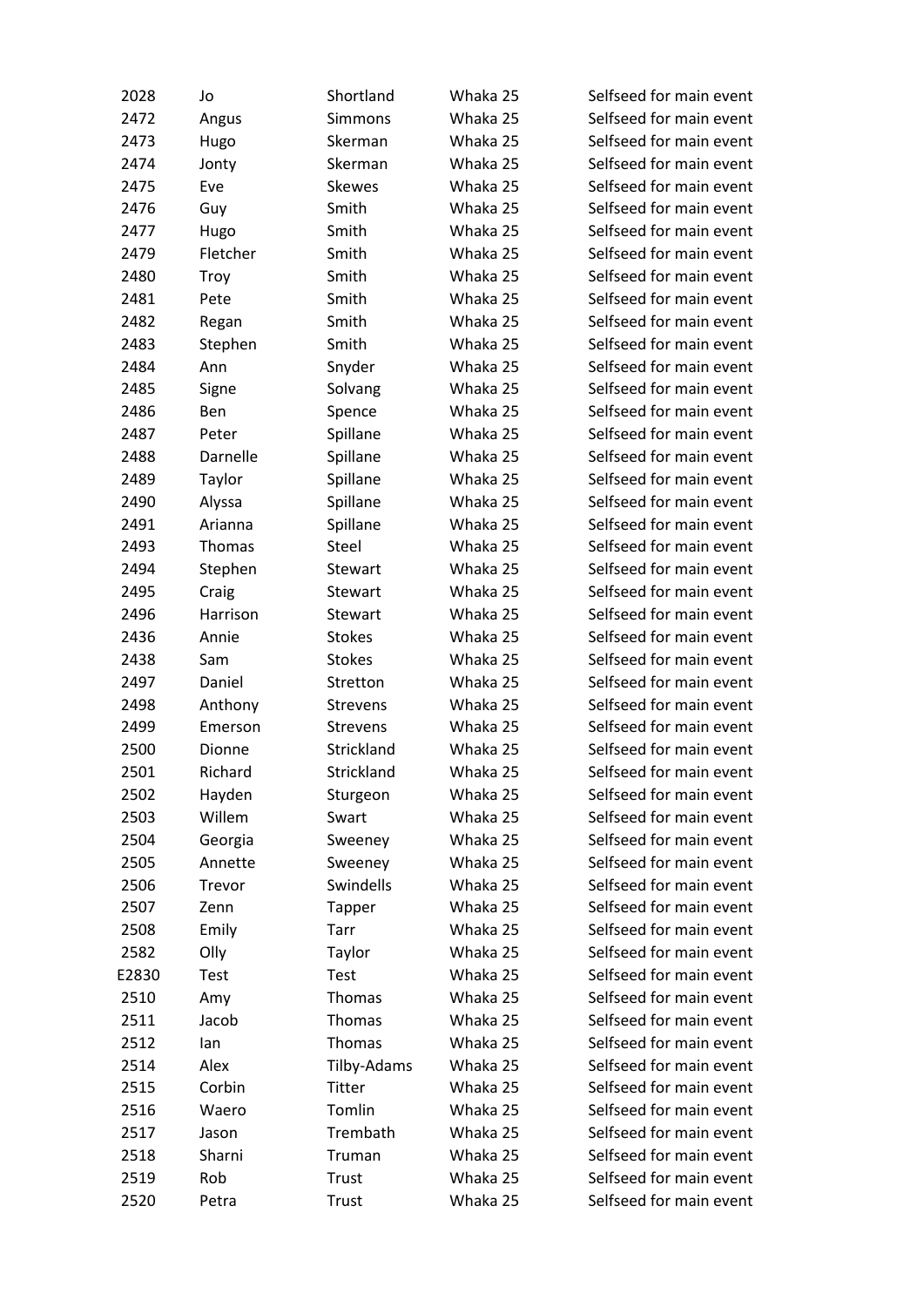| 2521  | Chanelle      | Trust          | Whaka 25 | Selfseed for main event |
|-------|---------------|----------------|----------|-------------------------|
| 2522  | Dylan         | Trust          | Whaka 25 | Selfseed for main event |
| 2523  | <b>Braden</b> | Turei          | Whaka 25 | Selfseed for main event |
| 2524  | Darren        | Twiss          | Whaka 25 | Selfseed for main event |
| 2525  | Imogen        | Ussher         | Whaka 25 | Selfseed for main event |
| 2526  | Hunter        | Ussher         | Whaka 25 | Selfseed for main event |
| 2527  | Beau          | <b>Utting</b>  | Whaka 25 | Selfseed for main event |
| 2528  | Andre         | <b>Utting</b>  | Whaka 25 | Selfseed for main event |
| 2529  | Ash           | Vadam          | Whaka 25 | Selfseed for main event |
| 2530  | <b>Bruno</b>  | Vadam          | Whaka 25 | Selfseed for main event |
| 2531  | Estelle       | Vadam          | Whaka 25 | Selfseed for main event |
| 2532  | Benny         | Van Der Griend | Whaka 25 | Selfseed for main event |
| 2533  | Tracy         | Van Der Merwe  | Whaka 25 | Selfseed for main event |
| 2534  | Martin        | Van Der Walt   | Whaka 25 | Selfseed for main event |
| 2535  | Pim           | Van Deventer   | Whaka 25 | Selfseed for main event |
| 2536  | Peter         | Van Grinsven   | Whaka 25 | Selfseed for main event |
| 2537  | Peter         | Van Grinsven   | Whaka 25 | Selfseed for main event |
| 2581  | Alex          | Van Maanen     | Whaka 25 | Selfseed for main event |
| 2538  | Peta          | Van Rijen      | Whaka 25 | Selfseed for main event |
| 2539  | Alexa         | Van Tromp      | Whaka 25 | Selfseed for main event |
| 2540  | Damion        | Van Tromp      | Whaka 25 | Selfseed for main event |
| 2453  | Cindy         | Van Zyl        | Whaka 25 | Selfseed for main event |
| 2541  | <b>Tinus</b>  | Van Zyl        | Whaka 25 | Selfseed for main event |
| 2542  | Marthinus     | Van Zyl        | Whaka 25 | Selfseed for main event |
| 2543  | Gary          | Verburg        | Whaka 25 | Selfseed for main event |
| 2544  | Louis         | Vierboom       | Whaka 25 | Selfseed for main event |
| 2545  | Angela        | Vircavs        | Whaka 25 | Selfseed for main event |
| 2546  | Gerrit        | Visagie        | Whaka 25 | Selfseed for main event |
| 2547  | Rachel        | Wagner         | Whaka 25 | Selfseed for main event |
| 2548  | Julia         | Wakerley       | Whaka 25 | Selfseed for main event |
| 2549  | Ella          | Walmsley       | Whaka 25 | Selfseed for main event |
| 2550  | Michael       | Walmsley       | Whaka 25 | Selfseed for main event |
| 2551  | Torben        | Walmsley       | Whaka 25 | Selfseed for main event |
| E2828 | Shane         | Ward           | Whaka 25 | Selfseed for main event |
| 2552  | Steve         | Watson         | Whaka 25 | Selfseed for main event |
| 2553  | Tracey        | Watters        | Whaka 25 | Selfseed for main event |
| 2554  | Tia           | Watters        | Whaka 25 | Selfseed for main event |
| 2556  | Kate          | Webb           | Whaka 25 | Selfseed for main event |
| 2557  | Lynne         | Weir           | Whaka 25 | Selfseed for main event |
| 2558  | Mindy         | Wigzell        | Whaka 25 | Selfseed for main event |
| 2559  | Jade          | Wilkinson      | Whaka 25 | Selfseed for main event |
| 2308  | Richard       | Williams       | Whaka 25 | Selfseed for main event |
| 2560  | Chris         | Williams       | Whaka 25 | Selfseed for main event |
| 2561  | Ben           | Williams       | Whaka 25 | Selfseed for main event |
| 2563  | Adam          | Wilson         | Whaka 25 | Selfseed for main event |
| 2564  | Sean          | Wilson         | Whaka 25 | Selfseed for main event |
| 2565  | Chris         | Wilson         | Whaka 25 | Selfseed for main event |
| 2566  | Jaimee        | Wilson         | Whaka 25 | Selfseed for main event |
| 2567  | Charlie       | Wilson         | Whaka 25 | Selfseed for main event |
| 2568  | Mike          | Wilson         | Whaka 25 | Selfseed for main event |
|       |               |                |          |                         |